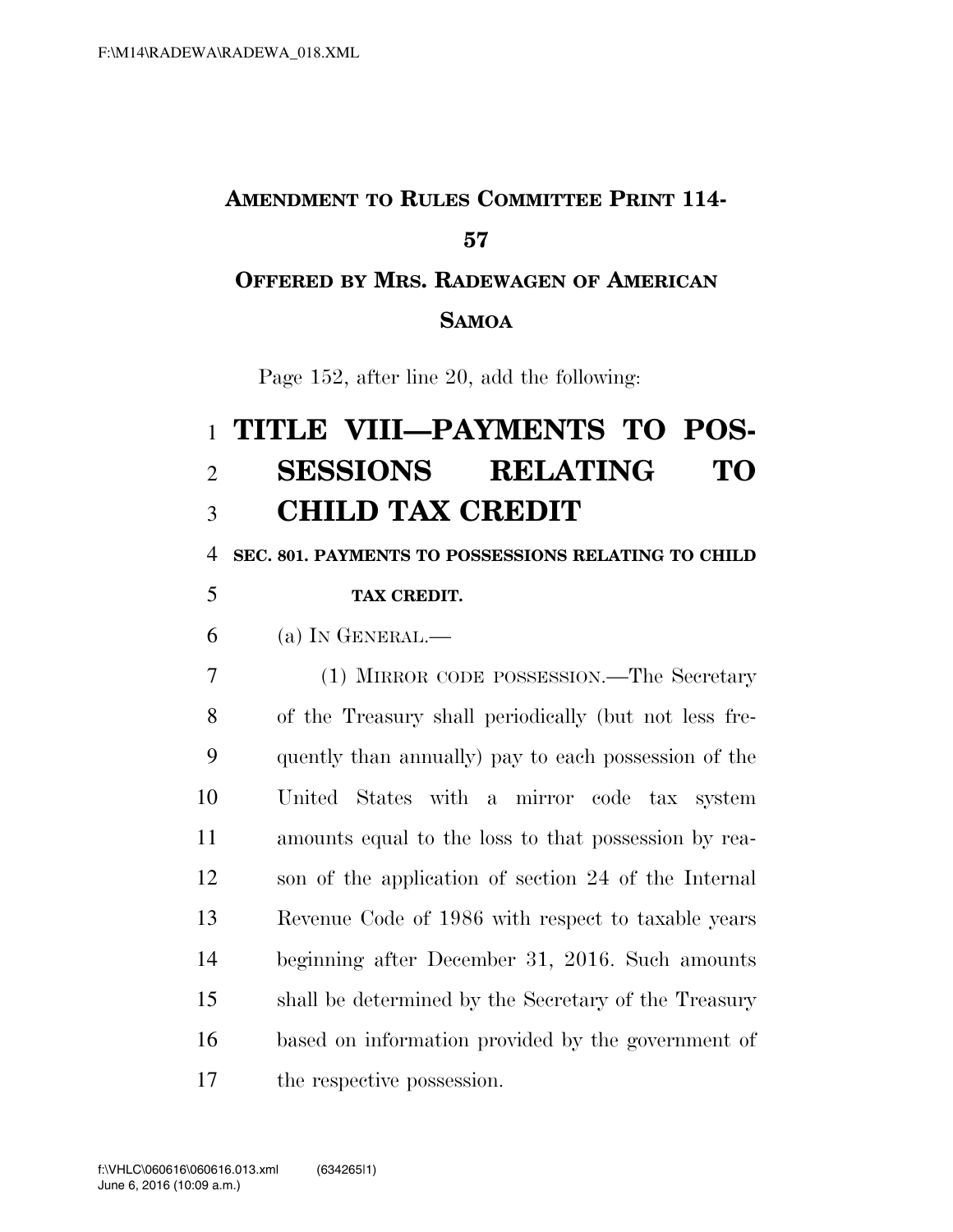$\mathfrak{D}$ 

 (2) OTHER POSSESSIONS.—The Secretary of the Treasury shall periodically (but no less fre- quently than annually) pay to each possession of the United States which does not have a mirror code tax system amounts estimated by the Secretary of the Treasury as being equal to the aggregate benefits that would have been provided to residents of such possession by reason of the application of this sec- tion for taxable years beginning after December 31, 2016, if a mirror code tax system had been in effect in such possession. The preceding sentence shall not apply with respect to any possession of the United States unless such possession has a plan, which has been approved by the Secretary of the Treasury, under which such possession will promptly distribute such payments to the residents of such possession. (b) COORDINATION WITH CREDIT ALLOWED AGAINST UNITED STATES INCOME TAXES.—No credit shall be allowed under this section for any taxable year to any person—

 (1) to whom a credit is allowed against taxes 22 imposed by the possession by reason of section 24 of the Internal Revenue Code of 1986 (determined without regard to this subsection) for such taxable year, or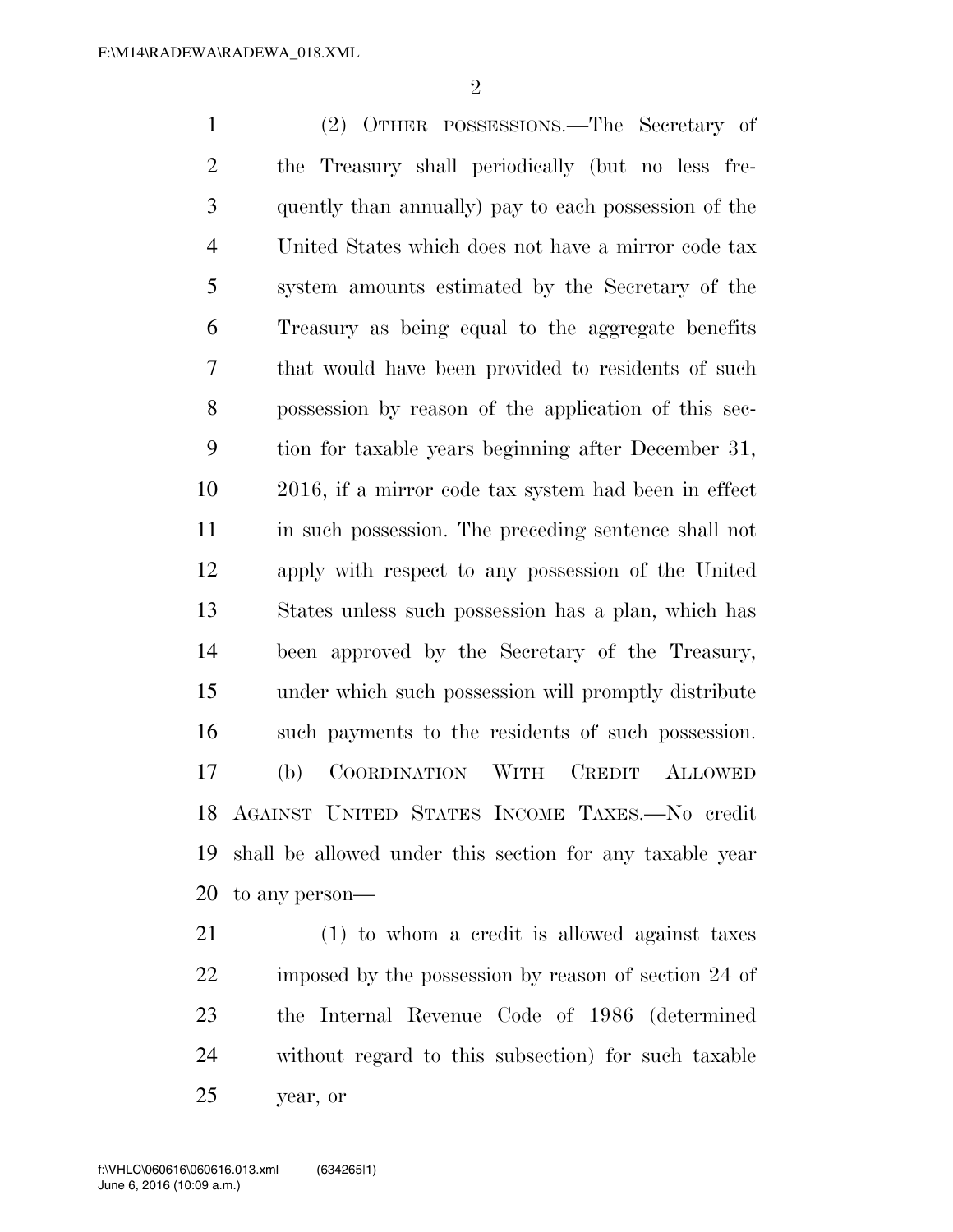(2) who is eligible for a payment under a plan described in subsection (a)(2) with respect to such taxable year.

(c) DEFINITIONS AND SPECIAL RULES.—

 (1) POSSESSION OF THE UNITED STATES.—For purposes of this subsection, the term ''possession of the United States'' includes American Samoa, Guam, the Commonwealth of the Northern Mariana Islands, the Commonwealth of Puerto Rico, and the United States Virgin Islands.

 (2) MIRROR CODE TAX SYSTEM.—For purposes of this subsection, the term ''mirror code tax sys- tem'' means, with respect to any possession of the United States, the income tax system of such posses- sion if the income tax liability of the residents of 16 such possession under such system is determined by reference to the income tax laws of the United States as if such possession were the United States, and such system includes a tax credit substantially identical to section 24 of the Internal Revenue Code of 1986.

22 (3) TREATMENT OF PAYMENTS. For purposes of section 1324(b)(2) of title 31, United States Code, or any similar rule of law, any payment made under this section shall be treated in the same man-